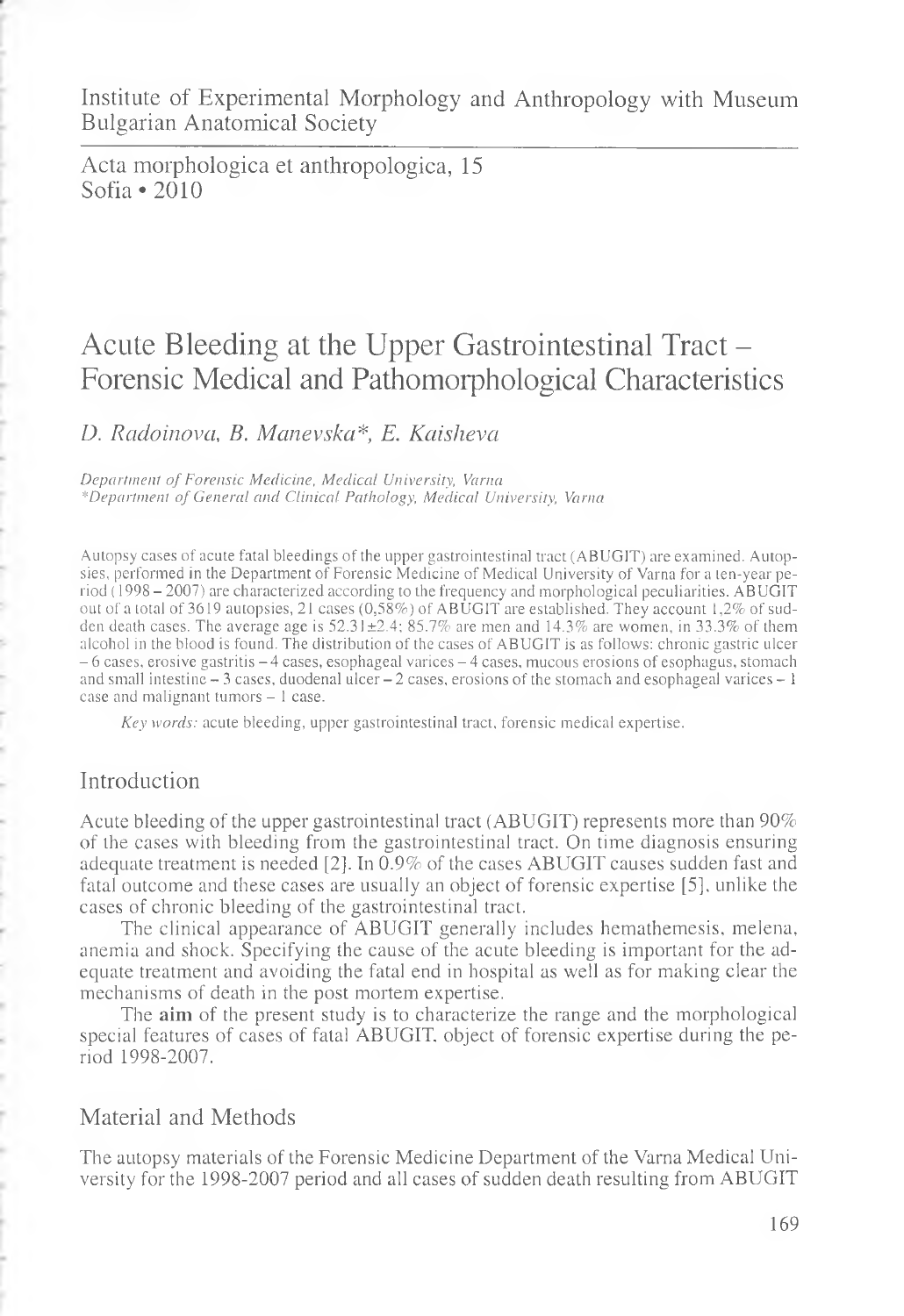have been observed and estimated. Expertise and histological materials from forensic autopsies have been studied and from them relevant data and characteristics for each case have been obtained.

#### Results

A total of 3619 autopsies were performed in the department. The case distribution by years is shown in Table 1. The cases of ABUGIT are 21, which is 0.58% of all the autopsies. They represent 1.2% of the sudden death cases, ascertained by 1750 dead cases for the same time period (48.35% of all cases). There is a lack of specific dynamics in the case amount on a yearly basis; their number usually varies between one and three cases with the exception of the year 2004 when there were five. All of those observed have died outside hospitals. They are usually lonely people unable to or not willing to seek medical assistance. The reason for autopsy was the suspicion for criminal act and violent death since there was too much blood present at the place they died. Thus the forensic expert encounters ABUGIT at the very scene of the accident, but by inspection only he is not able to determine the origin and the cause for the accident. With the consequent post mortem investigations these questions can be answered and the cause of the death determined.

The average age of the cases is  $52.31 + (-2.4$  years. Males predominate: 18 men and 3 women (85.7%-14.3%). Usually there is a lack of specific data for past complaints, diseases or other damaging factors. In 9 (42.8%) however, there are preliminary data of chronic alcoholic abuse.

Two of the cases were tested for alcohol in other labs and for that reason we did not have data indicating alcohol misuse. In the remaining seven cases  $(33.3\%)$  the forensic-medical expertise established the use of alcohol immediately before death. In four of them the alcohol concentration was below  $0.5\%$  but as the alcohol in the urine was not examined it could not be judged whether this was the final phase of its elimination. In the other three cases with alcohol use, one was of light degree and the other two of average; all of them being in elimination stage. This is an important fact as the toxic alcohol influence at this stage is much stronger.

Liver cirrhosis with esophageal involvement was diagnosed in 3 cases; in 12 there were data of chronic diseases variously manifested - hypertensive disease, generalized atherosclerosis including sclerosis of coronary arteries, chronic obstructive pulmonary disease (COPD) and in one case - chronic calculus cholecistitis. However, they did not cause death but only existed in a latent state. With the rest six cases observed, other acute or chronic disease were not diagnosed.

The distribution of the cases according to the established causes for ABUGIT is as follows:

- chronic gastric ulcer 6 cases;
- $\bullet$  erosive gastritis  $-4$  cases;
- esophageal varices 4 cases,

| Year         | 1998 | 1999 | 2000 | 2001 | 2002 | 2003 | 2004 | 2005 | 2006 | 2007 | $T_{\rm{otal}}$ |
|--------------|------|------|------|------|------|------|------|------|------|------|-----------------|
| Total        |      |      |      |      |      |      |      |      |      |      |                 |
| number       | 360  | 350  | 361  | 352  | 403  | 347  | 401  | 408  | 447  | 90   | 3619            |
| of autopsies |      |      |      |      |      |      |      |      |      |      |                 |
| Persons died |      |      |      |      |      |      |      |      |      |      |                 |
| of ABUGIT    |      |      |      |      |      |      |      |      |      |      |                 |

Table 1. Total number of autopsies and these with ABUGIT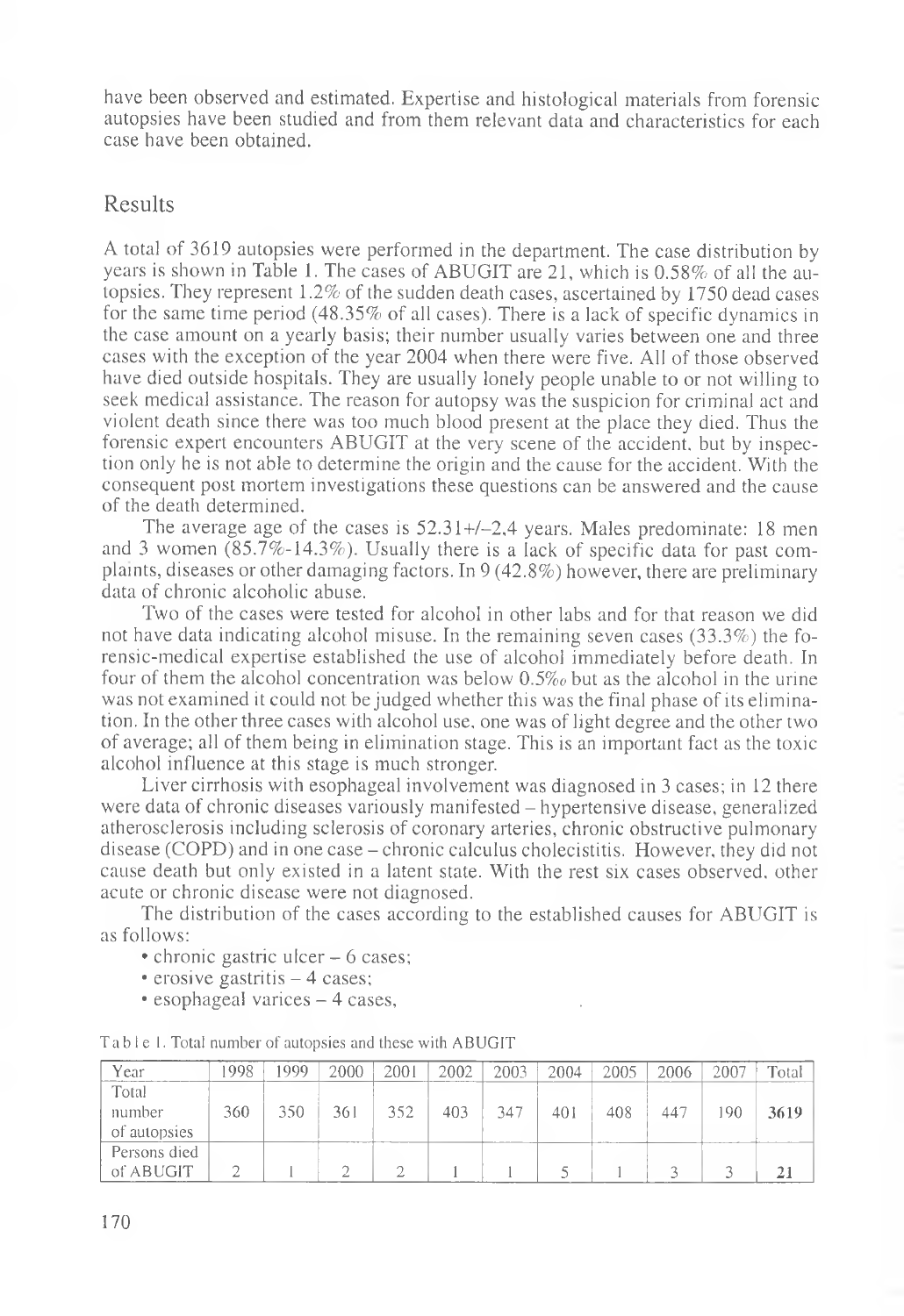- $\bullet$  mucous erosions of esophagus, stomach and small intestine  $-3$  cases;
- duodenal ulcer 2 cases;
- erosions of the stomach and esophageal varices 1 case;
- malignant tumors 1 case.

In the forensic medical expertise the gastric ulcer is described in a classical aspect - round, with raised edges and with thrombosed vessels at the bottom. The erosions of the stomach and esophagus are multiple superficial lesions of the mucous membrane. They have various forms, size and dark red bleeding bottom. The varices of the esophagus are of a typical shape: usually collapsed venous vessels in the distal part of the three patients with liver cirrhosis. The cause of death with these already established bleedings is the hemorrhagic shock.

However, histological investigation was not performed in all forensic medical expertise. Usually the forensic expert reports only the obvious macroscopic marks pointing to the cause of the bleeding. In most of the expertise the main changes, that caused the bleeding, as well as those that caused the death are not determined (exacerbation of the chronic ulcer, fibrinoid necrosis of the vascular wall in the bottom of the ulcer, the character of erosions, signs of decompensation of liver insufficiency, hemorrhagic shock, etc.)

#### Discussion

The results show that the sudden death cases from ABUGIT represent 0.58% from all autopsies and 1.2% from those with sudden nonviolent death (48.35%). Of course these data are not absolute because part of the nonviolent death in relation to all the post mortem cases varies in a too wide range for different periods and different parts of the country: from 26.62% for the period 1924-1964 for the forensic department in the city of Sofia [3], to 44.68% for the period 1924-1975 for the region of Varna city [5] and to 54.28% for the period 1971-1980 for the whole country [4]. For this variety there might be various reasons. Not of least importance is the fact that in different periods the whole number of cases brought for forensic autopsy has been different.

The frequency of fatal acute bleeding cases from the upper gastrointestinal tract is actually much higher because autopsy cases from the hospitals are not involved here, since they are not object of forensic expertise. In their structure however, the causes for ABUGIT, determined by the forensic expertise, do not differ from those mentioned in the clinical practice (ulcer disease, erosive gastritis, bleeding esophageal varices, Mallory-Weiss's syndrome, erosive esophagitis, stress ulcer) [2]. In our material only cases of the Mallory-Weiss's syndrome and stress-ulcers are not present.

The knowledge of the causes of fatal bleeding of the upper gastrointestinal tract and their inclusion in the differential diagnosis of processes which could have similar clinical manifestation is a mandatory action for the clinical doctor as well as for the general practitioner. An example of underestimation of the main complaints and the possibility for complications with fatal bleeding is a 28-year-old man. The general practitioner did not accept as serious the patient's continuous stomach complaints, did not require specialist consult and the patient died of acute bleeding. Such kind of negligence illustrates the necessity of thorough understanding of the problem of ABUGIT, especially for the GPs who are at the front line of the public health service.

The histological investigation is an important moment in determining the causes of the bleeding and death. It should not be neglected by the forensic expert because in some cases the macroscopic picture of the changes is not completely informative and errors and inaccuracies may occur.